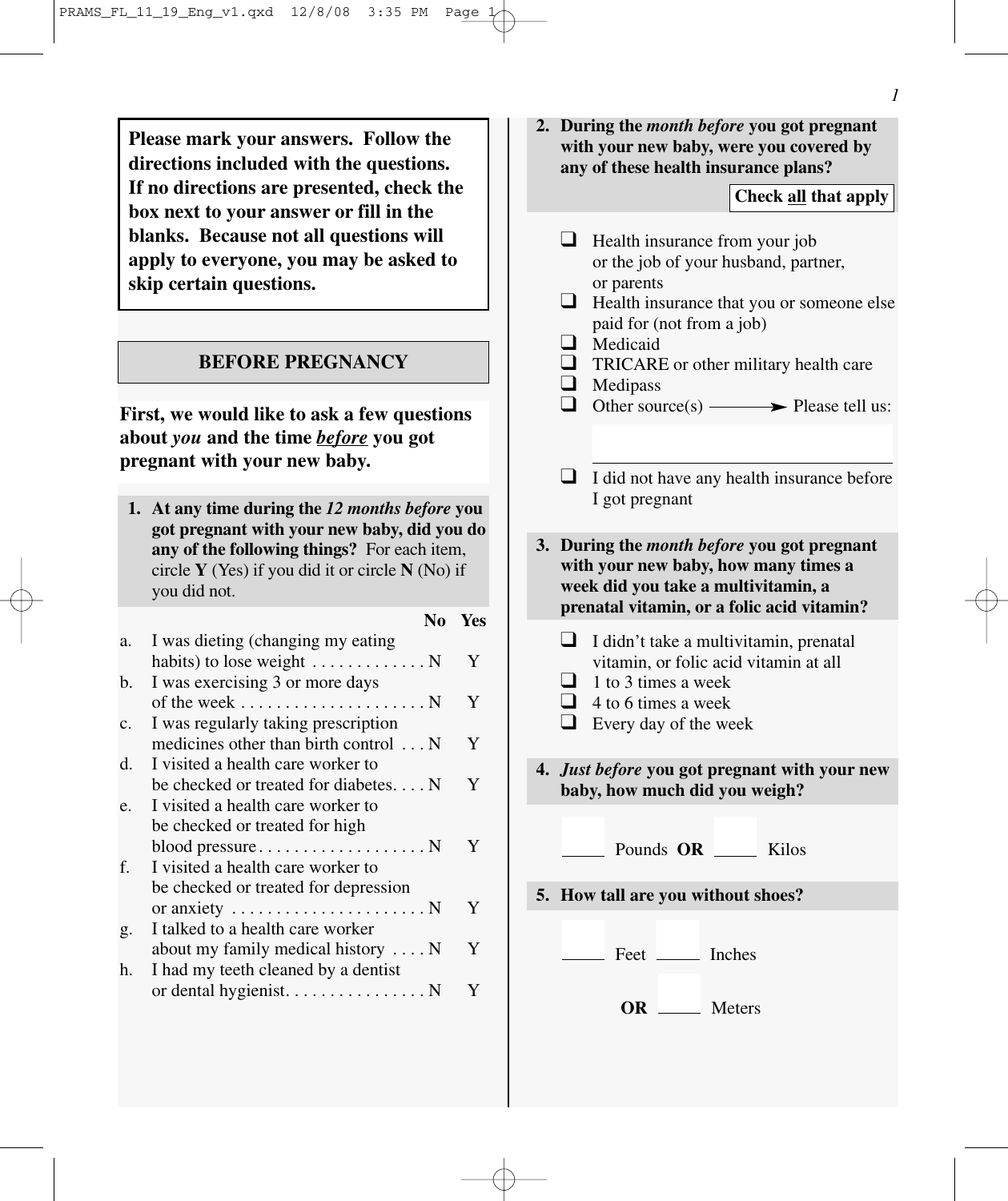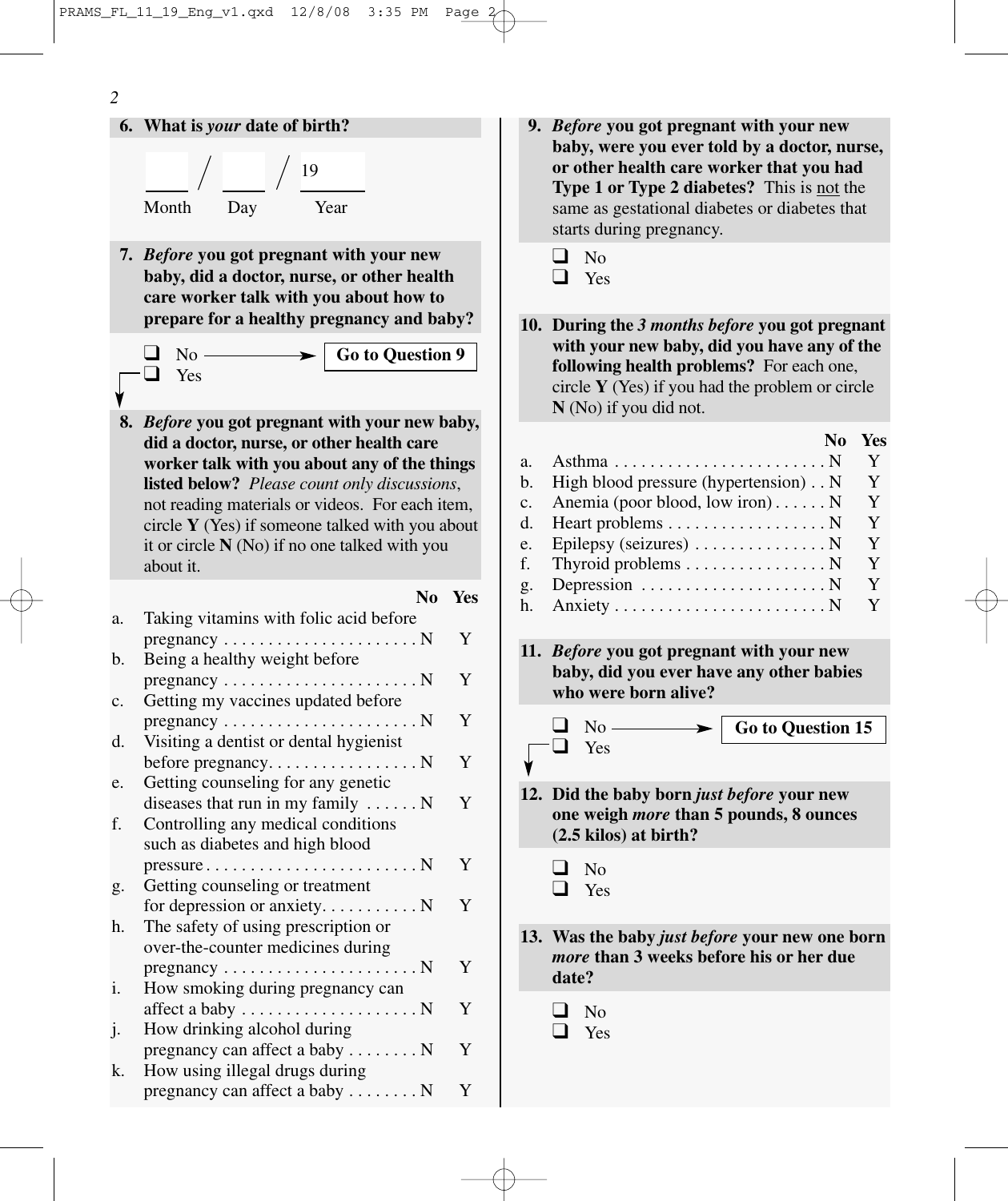**14.** *Before* **you had your new baby, did you ever have a baby by cesarean delivery or c-section (when a doctor cuts through the mother's belly to bring out the baby)?**

| ֚֚֚֡<br>л |
|-----------|
|           |

❑ Yes

**The next questions are about the time when you got pregnant with your** *new* **baby.**

**15. Thinking back to** *just before* **you got pregnant with your** *new* **baby, how did you feel about becoming pregnant?**

**Check one answer**

- ❑ I wanted to be pregnant sooner
- $\Box$  I wanted to be pregnant later
- $\Box$  I wanted to be pregnant then
- $\Box$  I didn't want to be pregnant then or at any time in the future
- **16. When you got pregnant with your new baby, were you trying to get pregnant?**

$$
\begin{array}{c}\n\Box \quad \text{No} \\
\Box \quad \text{Yes} \longrightarrow \boxed{\text{Go to Page 4, Question 20}}\n\end{array}
$$

**17. When you got pregnant with your new baby, were you or your husband or partner doing anything to keep from getting pregnant?** (Some things people do to keep from getting pregnant include not having sex at certain times [natural family planning or rhythm] or withdrawal, and using birth control methods such as the pill, condoms, vaginal ring, IUD, having their tubes tied, or their partner having a vasectomy.)



**18. What were your reasons or your husband's or partner's reasons for not doing anything to keep from getting pregnant?**

### **Check all that apply**

- $\Box$  I didn't mind if I got pregnant
- ❑ I thought I could not get pregnant at that time
- ❑ I had side effects from the birth control method I was using
- ❑ I had problems getting birth control when I needed it
- ❑ I thought my husband or partner or I was sterile (could not get pregnant at all)
- $\Box$  My husband or partner didn't want to use anything<br> $\Box$  Other —
- $\rightarrow$  Please tell us:

**If you or your husband or partner was not doing anything to keep from getting pregnant, go to Page 4, Question 20.**

**19. When you got pregnant with your new baby, what were you or your husband or partner using to keep from getting pregnant?** 

- $\Box$  Tubes tied or closed (female sterilization)
- ❑ Vasectomy (male sterilization)
- ❑ Pill
- ❑ Condoms
- ❑ Injection once every 3 months (Depo-Provera®)
- $\Box$  Contraceptive implant (Implanon<sup>®</sup>)
- $\Box$  Contraceptive patch (OrthoEvra<sup>®</sup>)
- ❑ Diaphragm, cervical cap, or sponge
- $\Box$  Vaginal ring (NuvaRing<sup>®</sup>)
- $\Box$  IUD (including Mirena<sup>(R)</sup>)
- ❑ Rhythm method or natural family planning
- $\Box$  Withdrawal (pulling out)
- ❑ Not having sex (abstinence)
- ❑ Emergency contraception (The "morning-after" pill)<br>
Other



**Check all that apply**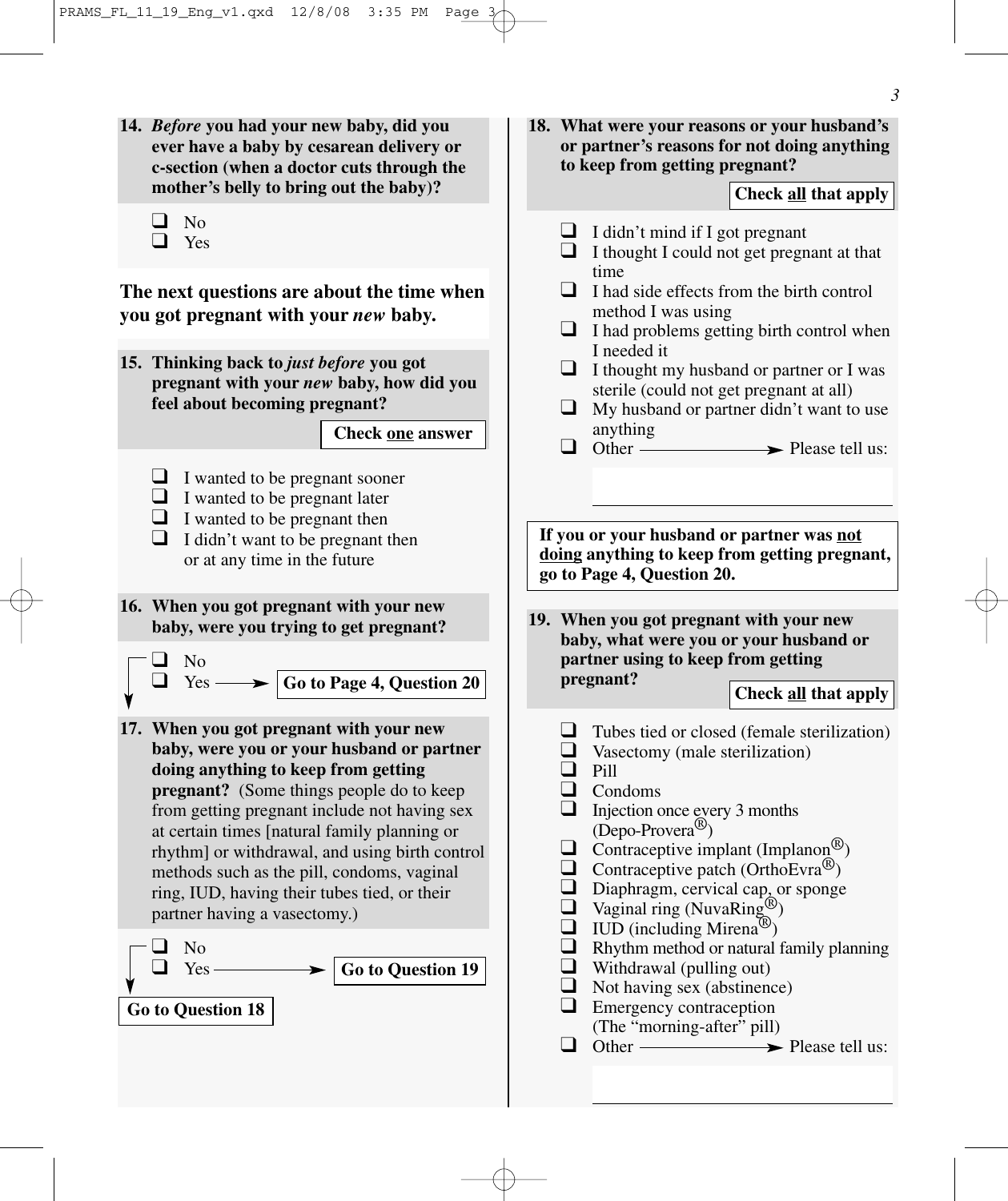### **DURING PREGNANCY**

**The next questions are about the prenatal care you received during your most recent pregnancy. Prenatal care includes visits to a doctor, nurse, or other health care worker before your baby was born to get checkups and advice about pregnancy.** (It may help to look at the calendar when you answer these questions.)

**20. How many weeks or months pregnant were you when you were** *sure* **you were pregnant?** (For example, you had a pregnancy test or a doctor or nurse said you were pregnant.)

Weeks **OR** Months

- ❑ I don't remember
- **21. How many weeks or months pregnant were you when you had your first visit for prenatal care?** Do not count a visit that was only for a pregnancy test or only for WIC (the Special Supplemental Nutrition Program for Women, Infants, and Children).



**23. Did any of these things keep you from getting prenatal care at all or as early as you wanted?** For each item, circle **T** (True) if it was a reason that you didn't get prenatal care when you wanted or circle **F** (False) if it was not a reason for you or if something does not apply to you.

#### **True False** a. I couldn't get an appointment when I wanted one  $\dots \dots \dots \dots \dots$  T b. I didn't have enough money or insurance to pay for my visits  $\dots$ . T F c. I had no transportation to get to the clinic or doctor's office  $\dots$ .  $T$  F d. The doctor or my health plan would not start care as early as I wanted  $\dots \dots \dots \dots \dots \dots \dots$ e. I had too many other things going on . . . . . . . . . . . . . . . . . . . . . . T F f. I couldn't take time off from work or school......................... $T$  F g. I didn't have my Medicaid card .  $\ldots$  T F h. I had no one to take care of my  $children. \ldots \ldots \ldots \ldots \ldots \ldots \ldots \text{T}$  F i. I didn't know that I was pregnant  $\therefore$  T F j. I didn't want anyone else to know I was pregnant  $\dots \dots \dots \dots \dots \dots$ k. I didn't want prenatal care  $\dots \dots \dots$  T

**If you did not go for prenatal care, go to Question 26.**

**24. Did any of these health insurance plans help you pay for your** *prenatal care***?**

#### **Check all that apply**

- ❑ Health insurance from your job or the job of your husband, partner or parents
- ❑ Health insurance that you or someone else paid for (not from a job)
- ❑ Medicaid
- ❑ TRICARE or other military health care
- ❑ Medipass
- $\Box$  Other source(s)  $\longrightarrow$  Please tell us:
- $\Box$  I did not have health insurance to help pay for my prenatal care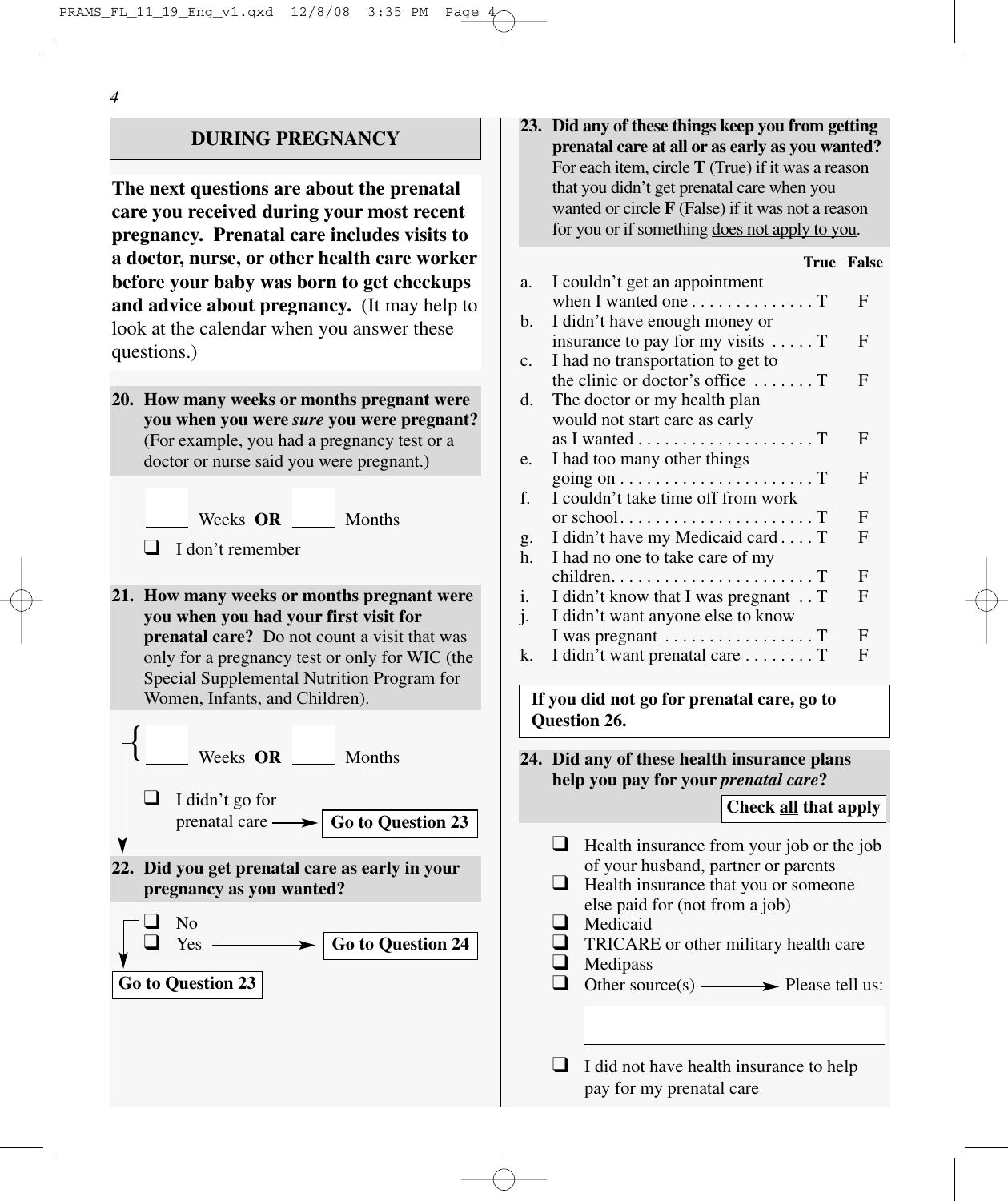**25.** *During any of your prenatal care visits***, did a doctor, nurse, or other health care worker talk with you about any of the things listed below?** *Please count only discussions,* not reading materials or videos. For each item, circle **Y** (Yes) if someone talked with you about it or circle **N** (No) if no one talked with you about it.

|                |                                                              | N0 | <b>Yes</b> |
|----------------|--------------------------------------------------------------|----|------------|
| a.             | How smoking during pregnancy                                 |    |            |
|                |                                                              |    | Y          |
| b.             | Breastfeeding my baby N                                      |    | Y          |
| c.             | How drinking alcohol during                                  |    |            |
|                | pregnancy could affect my baby $N$                           |    | Y          |
| d.             | Using a seat belt during my                                  |    |            |
|                | $pregnancy \ldots \ldots \ldots \ldots \ldots \ldots \ldots$ |    | Y          |
| e.             | Medicines that are safe to take during                       |    |            |
|                | my pregnancy $\dots \dots \dots \dots \dots \dots$           |    | Y          |
| f.             | How using illegal drugs could affect                         |    |            |
|                |                                                              |    | Y          |
| g.             | Doing tests to screen for birth defects                      |    |            |
|                | or diseases that run in my family $\dots$ N                  |    | Y          |
| h.             | The signs and symptoms of preterm                            |    |            |
|                | labor (labor more than 3 weeks before                        |    |            |
|                | the baby is due). $\dots$ N                                  |    | Y          |
| $\mathbf{i}$ . | What to do if my labor starts early N                        |    | Y          |
| j.             | Getting tested for HIV (the virus                            |    |            |
|                | that causes $AIDS$ ) N                                       |    | Y          |
| k.             | What to do if I feel depressed during                        |    |            |
|                | my pregnancy or after my baby                                |    |            |
|                |                                                              |    | Y          |
| 1.             | Physical abuse to women by their                             |    |            |
|                | husbands or partners $\dots \dots \dots \dots \dots$         |    | Y          |
|                |                                                              |    |            |

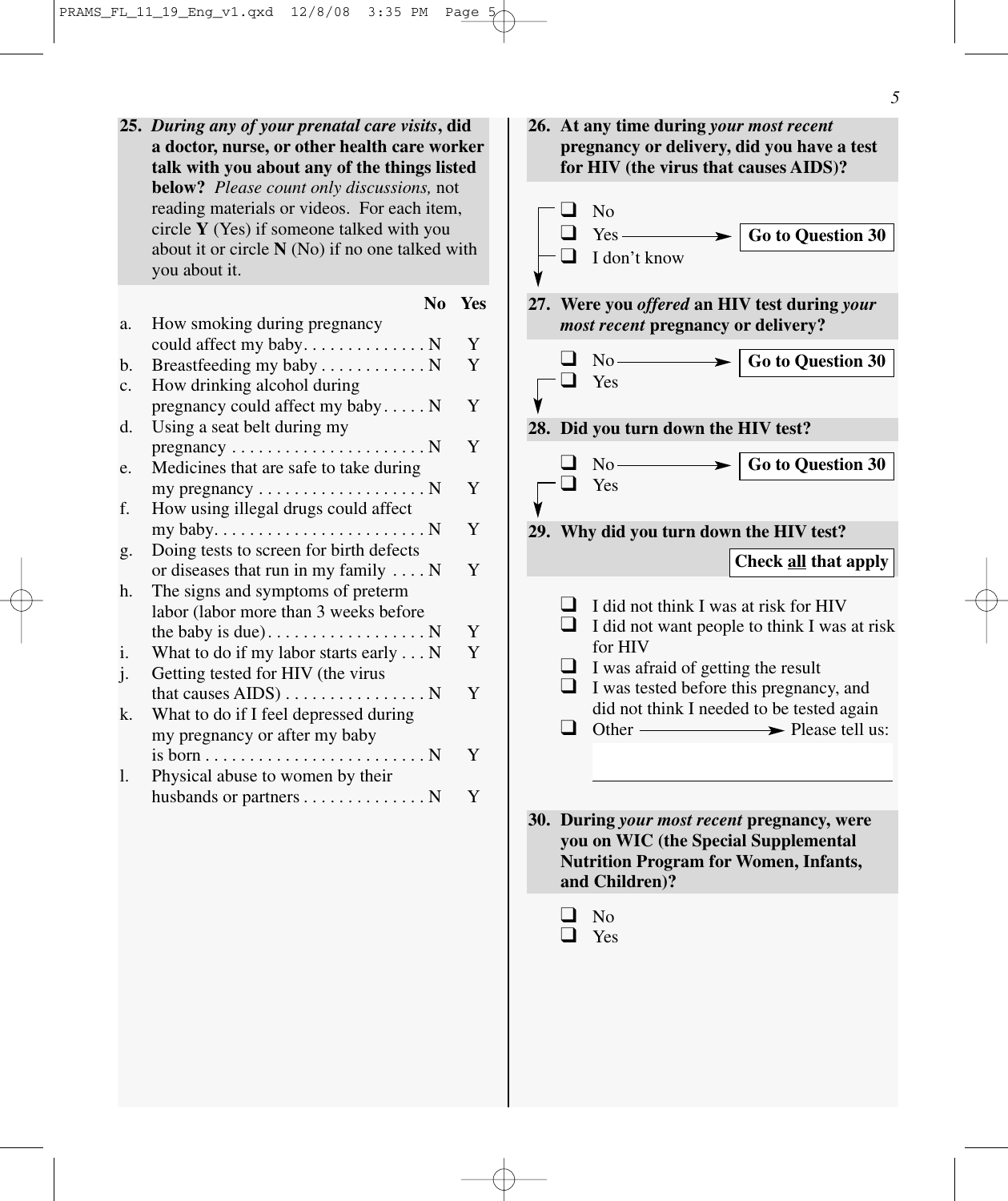- **31. During** *your most recent* **pregnancy, were you told by a doctor, nurse, or other health care worker that you had gestational diabetes (diabetes that started during** *this* **pregnancy)?**
	- ❑ No
	- ❑ Yes
- **32. Did you have any of the following problems during** *your most recent* **pregnancy?** For each item, circle **Y** (Yes) if you had the problem or circle **N** (No) if you did not.

|              | N <sub>0</sub>                                                 | Yes |
|--------------|----------------------------------------------------------------|-----|
| a.           | Vaginal bleeding N                                             | Y   |
| b.           | Kidney or bladder (urinary tract)                              |     |
|              | infection $\dots \dots \dots \dots \dots \dots \dots \dots$    | Y   |
| c.           | <b>Severe</b> nausea, vomiting, or                             |     |
|              | $dehydration \ldots \ldots \ldots \ldots \ldots \ldots \ldots$ | Y   |
| d.           | Cervix had to be sewn shut                                     |     |
|              | (cerclage for incompetent cervix) $N$                          | Y   |
| e.           | High blood pressure, hypertension                              |     |
|              | (including pregnancy-induced)                                  |     |
|              | hypertension [PIH]), preeclampsia,                             |     |
|              |                                                                | Y   |
| f.           | Problems with the placenta (such as                            |     |
|              | abruptio placentae or placenta previa). N                      | Y   |
| g.           | Labor pains more than 3 weeks                                  |     |
|              | before my baby was due (preterm                                |     |
|              | or early labor) $\dots \dots \dots \dots \dots \dots$          | Y   |
| h.           | Water broke more than 3 weeks                                  |     |
|              | before my baby was due (premature                              |     |
|              | rupture of membranes $[PROM]$ ) N                              | Y   |
| i.           | I had to have a blood transfusion N                            | Y   |
| $\mathbf{J}$ | I was hurt in a car accident $\dots \dots \dots$               | Y   |

# **The next questions are about smoking cigarettes around the time of pregnancy (before, during, and after).**

**33. Have you smoked any cigarettes in the** *past 2 years***?**



- **34. In the** *3 months before* **you got pregnant, how many cigarettes did you smoke on an average day?** (A pack has 20 cigarettes.)
	- ❑ 41 cigarettes or more  $\Box$  21 to 40 cigarettes
	- $\Box$  11 to 20 cigarettes
	- $\Box$  6 to 10 cigarettes
	- $\Box$  1 to 5 cigarettes
	- $\Box$  Less than 1 cigarette
	- $\Box$  I didn't smoke then
- **35. In the** *last 3 months* **of your pregnancy, how many cigarettes did you smoke on an average day?** (A pack has 20 cigarettes.)
	- $\Box$  41 cigarettes or more
	- $\Box$  21 to 40 cigarettes
	- $\Box$  11 to 20 cigarettes
	- $\Box$  6 to 10 cigarettes
	- $\Box$  1 to 5 cigarettes
	- $\Box$  Less than 1 cigarette
	- $\Box$  I didn't smoke then

**If you did not smoke during the 3 months before you got pregnant with your new baby, go to Question 38.**

- **36. Did you quit smoking around the time of** *your most recent* **pregnancy?** 
	- ❑ No
	- $\Box$  No, but I cut back
	- ❑ Yes, I quit before I found out I was pregnant
	- $\Box$  Yes, I quit when I found out I was pregnant
	- $\Box$  Yes, I quit later in my pregnancy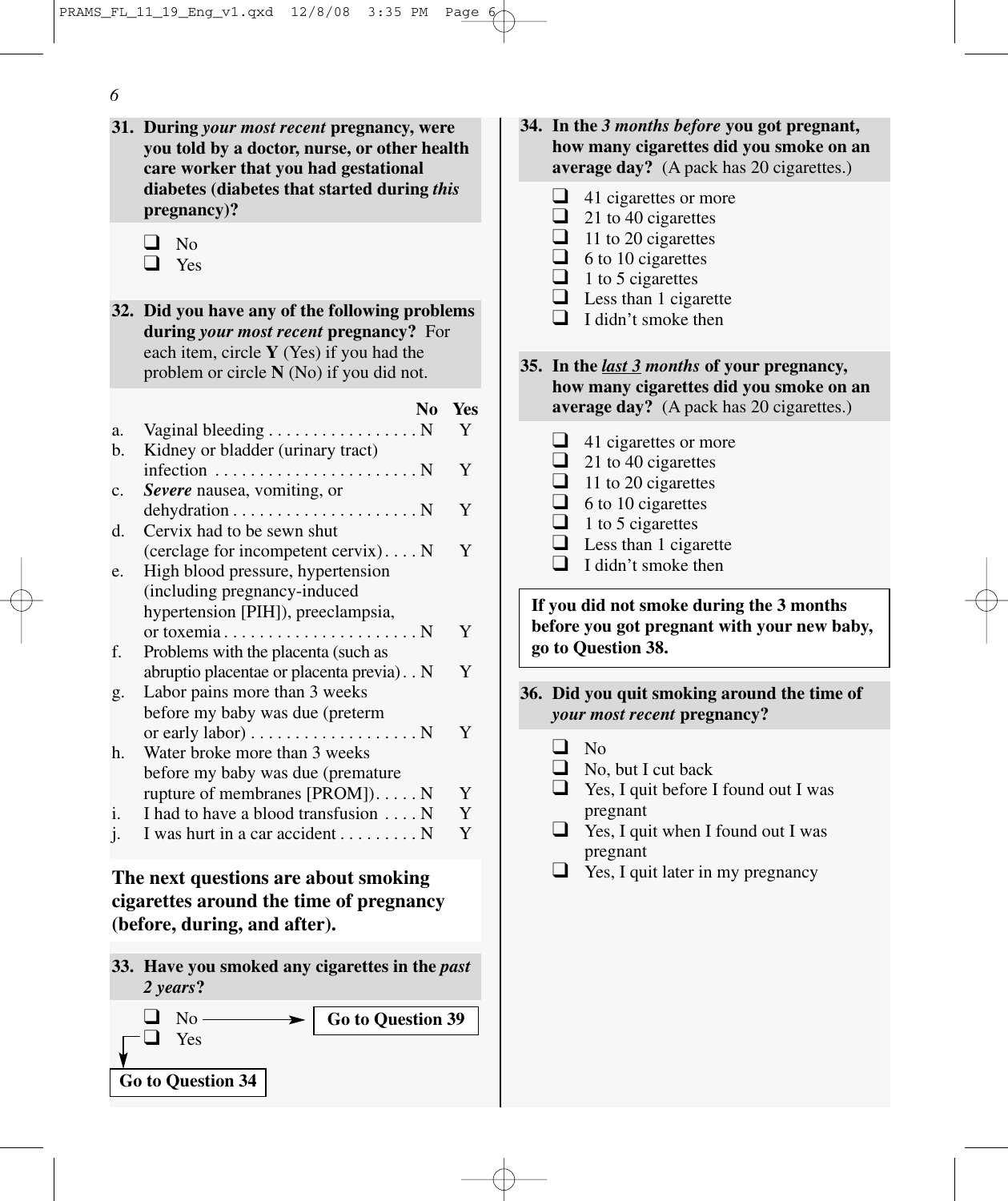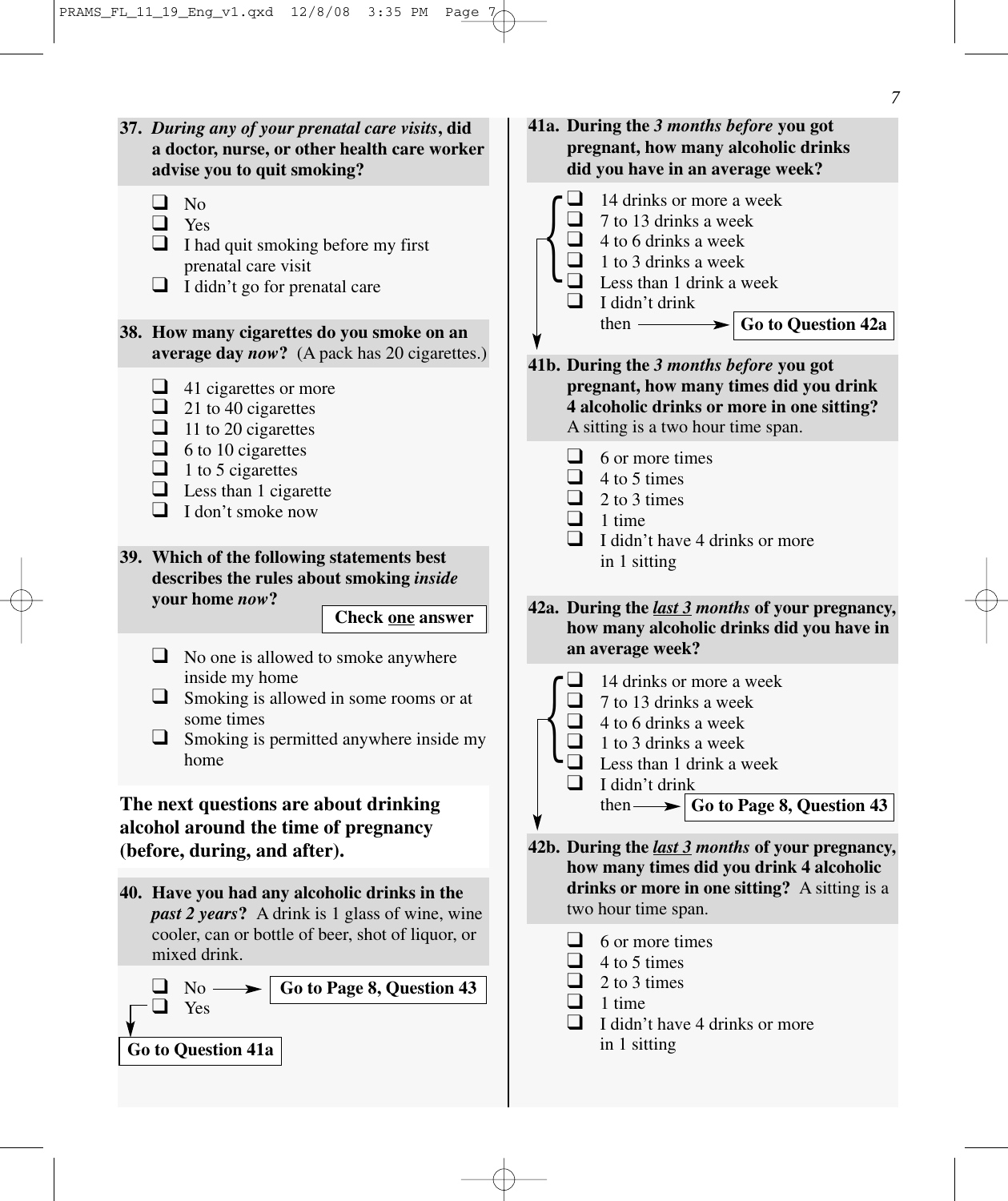**Pregnancy can be a difficult time for some women. The next questions are about things that may have happened** *before* **and** *during* **your most recent pregnancy.**

**43. This question is about things that may have happened during the** *12 months before* **your new baby was born.** For each item, circle **Y** (Yes) if it happened to you or circle **N** (No) if it did not. (It may help to look at the calendar when you answer these questions.)

#### **No Yes**

| a. | A close family member was very sick                      |   |
|----|----------------------------------------------------------|---|
|    | and had to go into the hospital  N                       | Y |
| b. | I got separated or divorced from my                      |   |
|    | husband or partner $\dots \dots \dots \dots \dots$       | Y |
| c. | I moved to a new address $\dots \dots \dots$             | Y |
| d. | I was homeless $\dots \dots \dots \dots \dots \dots$     | Y |
| e. | My husband or partner lost his job $\dots$ N             | Y |
| f. | I lost my job even though I wanted                       |   |
|    |                                                          | Y |
| g. | I argued with my husband or partner                      |   |
|    |                                                          | Y |
| h. | My husband or partner said he                            |   |
|    | $\text{d}$ didn't want me to be pregnant $\dots \dots N$ | Y |
| i. | I had a lot of bills I couldn't pay N                    | Y |
| j. | I was in a physical fight  N                             | Y |
| k. | My husband or partner or I                               |   |
|    | went to jail $\dots \dots \dots \dots \dots \dots \dots$ | Y |
| 1. | Someone very close to me had a                           |   |
|    | problem with drinking or drugs N                         | Y |
| m. | Someone very close to me died  N                         | Y |
|    |                                                          |   |

- **44. During the** *12 months before* **you got pregnant with your new baby, did your husband or partner push, hit, slap, kick, choke, or physically hurt you in any other way?**
	- $\Box$  No
	- ❑ Yes
- **45. During** *your most recent* **pregnancy, did your husband or partner push, hit, slap, kick, choke, or physically hurt you in any other way?**
	- ❑ No
	- ❑ Yes

**The next questions are about your labor and delivery.** (It may help to look at the calendar when you answer these questions.)

**46. When was your baby due?**

$$
\frac{1}{\sqrt{2}} \int \frac{1}{\sqrt{2}} \frac{1}{\sqrt{2}} \frac{1}{\sqrt{2}} \frac{1}{\sqrt{2}} \frac{1}{\sqrt{2}} \frac{1}{\sqrt{2}} \frac{1}{\sqrt{2}} \frac{1}{\sqrt{2}} \frac{1}{\sqrt{2}} \frac{1}{\sqrt{2}} \frac{1}{\sqrt{2}} \frac{1}{\sqrt{2}} \frac{1}{\sqrt{2}} \frac{1}{\sqrt{2}} \frac{1}{\sqrt{2}} \frac{1}{\sqrt{2}} \frac{1}{\sqrt{2}} \frac{1}{\sqrt{2}} \frac{1}{\sqrt{2}} \frac{1}{\sqrt{2}} \frac{1}{\sqrt{2}} \frac{1}{\sqrt{2}} \frac{1}{\sqrt{2}} \frac{1}{\sqrt{2}} \frac{1}{\sqrt{2}} \frac{1}{\sqrt{2}} \frac{1}{\sqrt{2}} \frac{1}{\sqrt{2}} \frac{1}{\sqrt{2}} \frac{1}{\sqrt{2}} \frac{1}{\sqrt{2}} \frac{1}{\sqrt{2}} \frac{1}{\sqrt{2}} \frac{1}{\sqrt{2}} \frac{1}{\sqrt{2}} \frac{1}{\sqrt{2}} \frac{1}{\sqrt{2}} \frac{1}{\sqrt{2}} \frac{1}{\sqrt{2}} \frac{1}{\sqrt{2}} \frac{1}{\sqrt{2}} \frac{1}{\sqrt{2}} \frac{1}{\sqrt{2}} \frac{1}{\sqrt{2}} \frac{1}{\sqrt{2}} \frac{1}{\sqrt{2}} \frac{1}{\sqrt{2}} \frac{1}{\sqrt{2}} \frac{1}{\sqrt{2}} \frac{1}{\sqrt{2}} \frac{1}{\sqrt{2}} \frac{1}{\sqrt{2}} \frac{1}{\sqrt{2}} \frac{1}{\sqrt{2}} \frac{1}{\sqrt{2}} \frac{1}{\sqrt{2}} \frac{1}{\sqrt{2}} \frac{1}{\sqrt{2}} \frac{1}{\sqrt{2}} \frac{1}{\sqrt{2}} \frac{1}{\sqrt{2}} \frac{1}{\sqrt{2}} \frac{1}{\sqrt{2}} \frac{1}{\sqrt{2}} \frac{1}{\sqrt{2}} \frac{1}{\sqrt{2}} \frac{1}{\sqrt{2}} \frac{1}{\sqrt{2}} \frac{1}{\sqrt{2}} \frac{1}{\sqrt{2}} \frac{1}{\sqrt{2}} \frac{1}{\sqrt{2}} \frac{1}{\sqrt{2}} \frac{1}{\sqrt{2}} \frac{1}{\sqrt{
$$

**47. When did you go into the hospital to have your baby?**

20

Month Day Year

❑ I didn't have my baby in a hospital

**48. When was your baby born?**

Month Day Year 20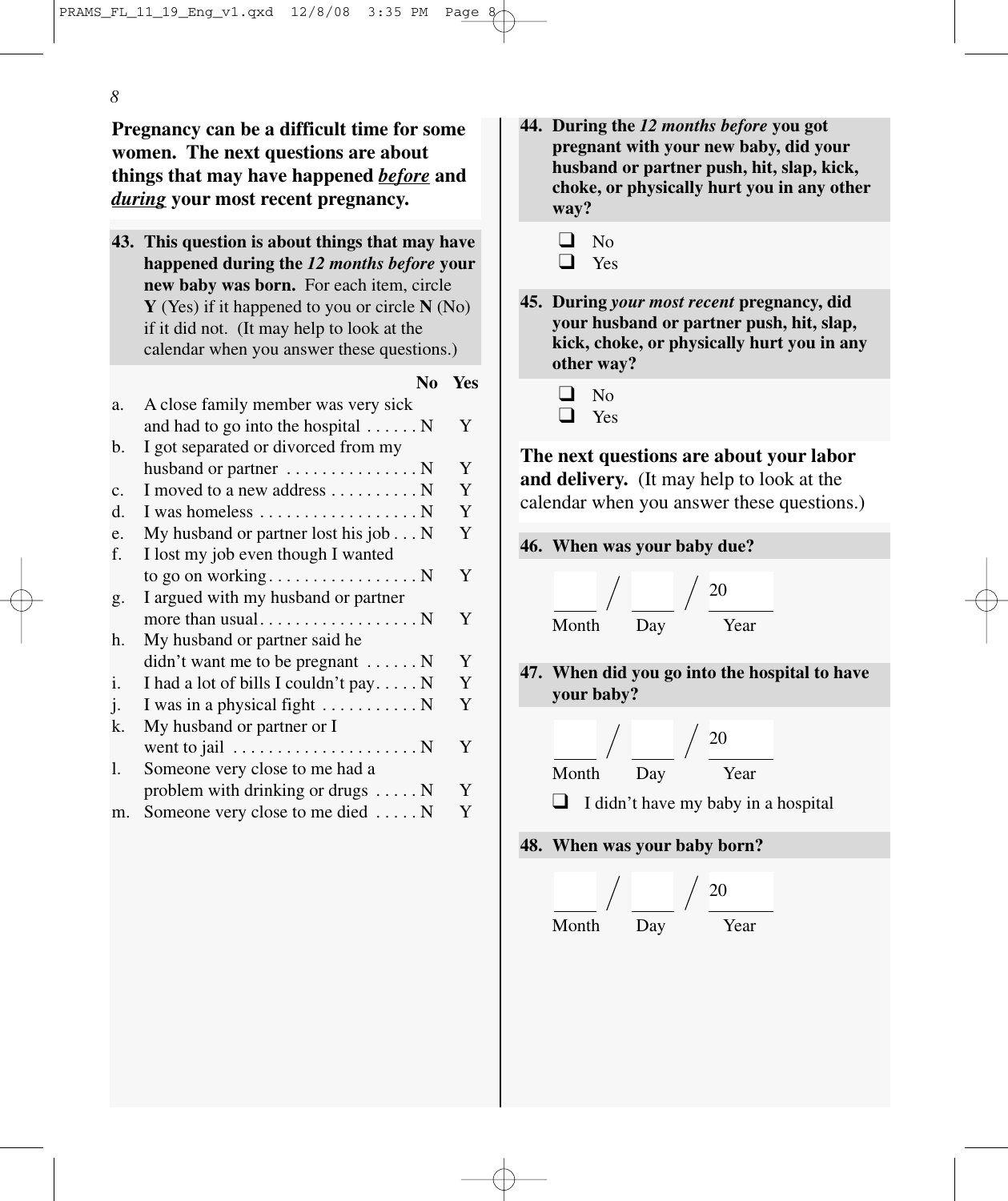

*9*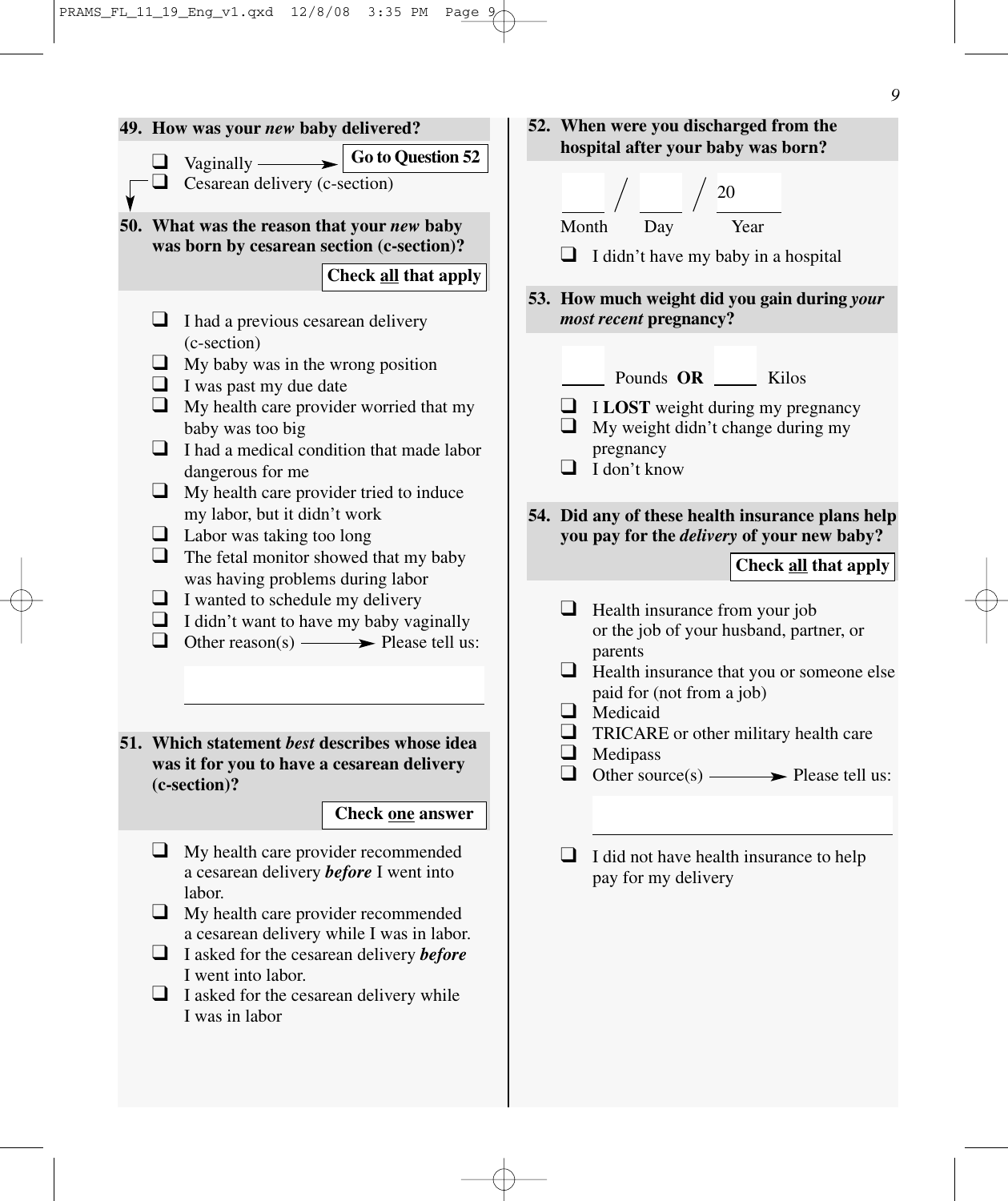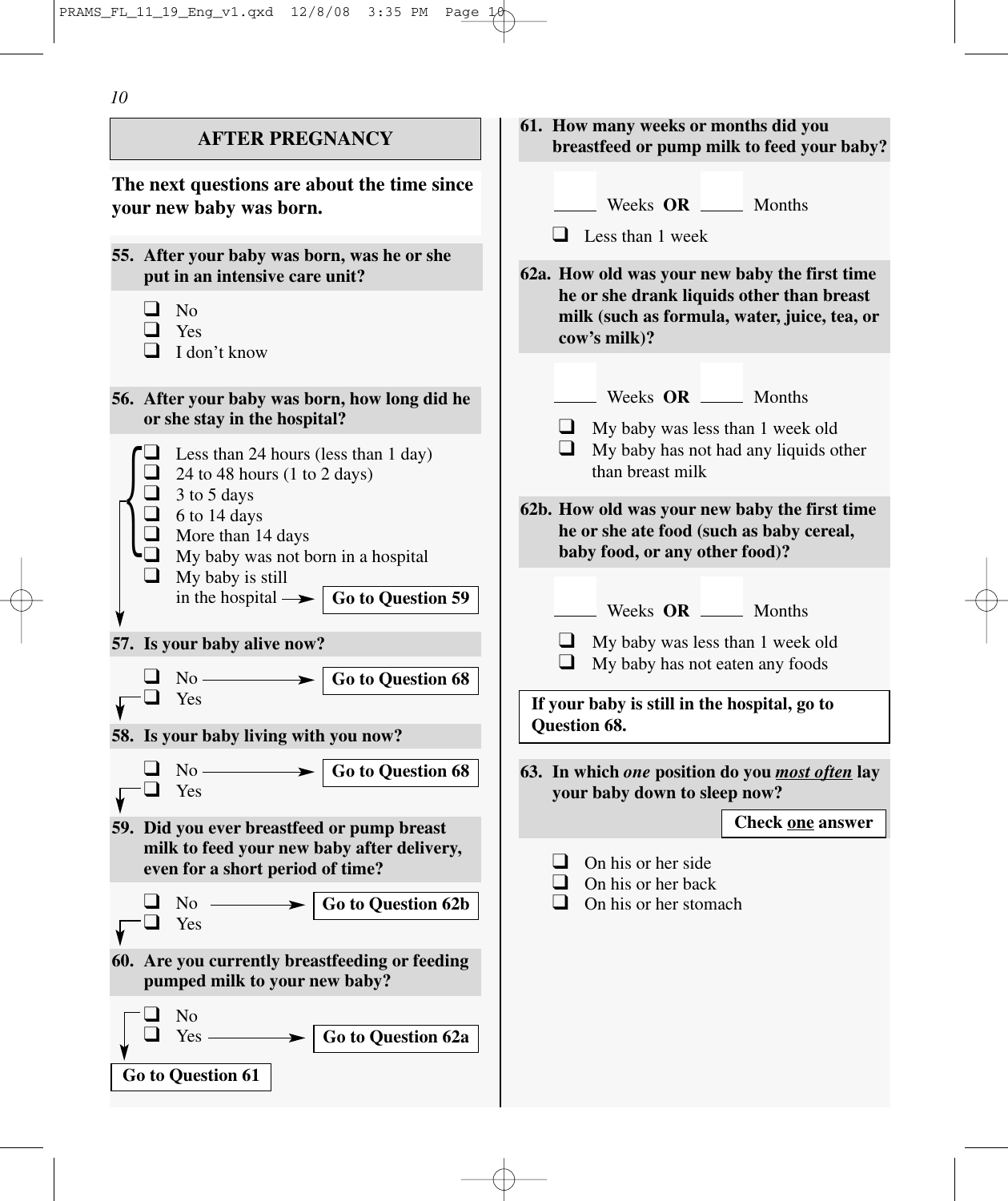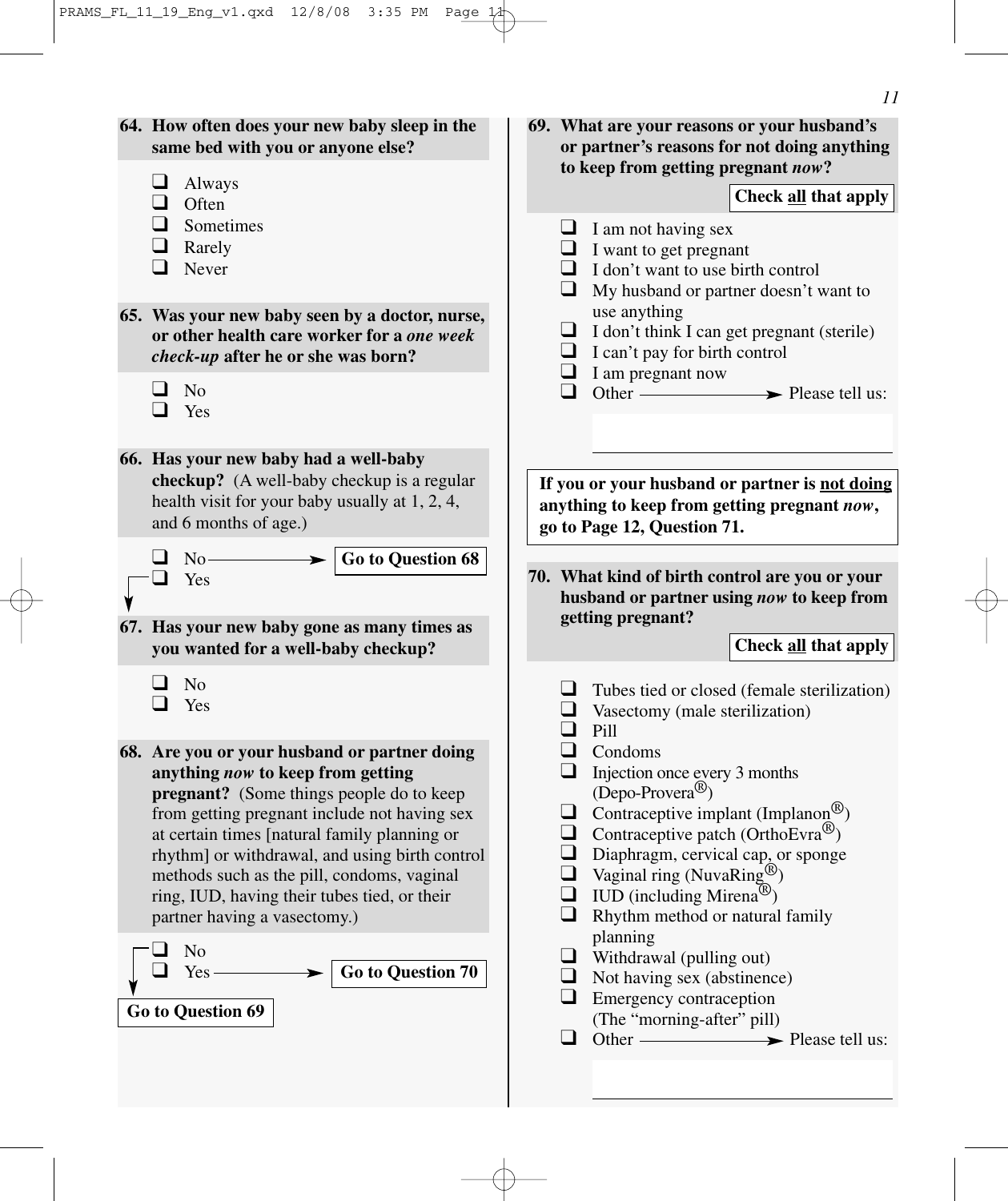- *12*
- **71. Below is a list of feelings and experiences that women sometimes have after childbirth. Read each item to determine how well it describes your feelings and experiences. Then, write on the line the number of the choice that best describes how often you have felt or experienced things this way** *since your new baby was born***. Use the scale when answering:**

**1 2 3 45 Never Rarely Sometimes Often Always**

- a. I felt down, depressed, or sad...
- b. I felt hopeless . . . . . . . . . . . . . . . \_\_\_
- c. I felt slowed down  $\dots$ ........

### **OTHER EXPERIENCES**

**The next questions are on a variety of topics.**

**If you did not go for prenatal care, go to Question 73.**

**72. During any of your prenatal care visits, did a doctor, nurse, or other health care worker talk with you about any of the things listed below?** *Please count only discussions*, not reading materials or videos. For each item, circle **Y** (Yes) if someone talked with you about it or circle **N** (No) if no one talked with you about it.

**No Yes**

| a.             | How you and your family can be.                       |  |
|----------------|-------------------------------------------------------|--|
|                | exposed to lead in your environment. N                |  |
| $\mathbf{b}$ . | What steps you can take to prevent                    |  |
|                | you and your family from being                        |  |
|                | exposed to lead N                                     |  |
| c.             | How eating fish containing high                       |  |
|                | levels of mercury could affect                        |  |
|                | your baby $\dots \dots \dots \dots \dots \dots \dots$ |  |
|                |                                                       |  |

**If you did not smoke during the 3 months before you got pregnant, go to Question 75.**

**73. Listed below are some things about quitting smoking.** For each thing, circle **Y** (Yes) if it applied to you during your most recent pregnancy or circle **N** (No) if it did not.

*During your most recent pregnancy***, did you—**

|    | No                                                        | Yes |
|----|-----------------------------------------------------------|-----|
| a. | Set a specific date to stop smoking $N$                   | Y   |
| b. | Use booklets, videos, or other                            |     |
|    | materials to help you quit $\dots \dots \dots$            | Y   |
| c. | Call a national or state quit line or                     |     |
|    | go to a website $\dots \dots \dots \dots \dots \dots$     | Y   |
| d. | Attend a class or program to stop                         |     |
|    |                                                           | Y   |
| e. | Go to counseling for help with                            |     |
|    |                                                           | Y   |
| f. | Use a nicotine patch, gum, lozenge,                       |     |
|    |                                                           | Y   |
| g. | Take a pill like Zyban <sup>®</sup> (also known           |     |
|    | as Wellbutrin <sup>®</sup> or Bupropion <sup>®</sup> ) or |     |
|    | Chantix <sup>(B)</sup> (also known as Varenicline)        |     |
|    |                                                           | Y   |
| h. | Try to quit on your own (e.g., cold                       |     |
|    |                                                           | Y   |
|    |                                                           | Y   |
| i. |                                                           |     |
|    | Please tell us: ——                                        |     |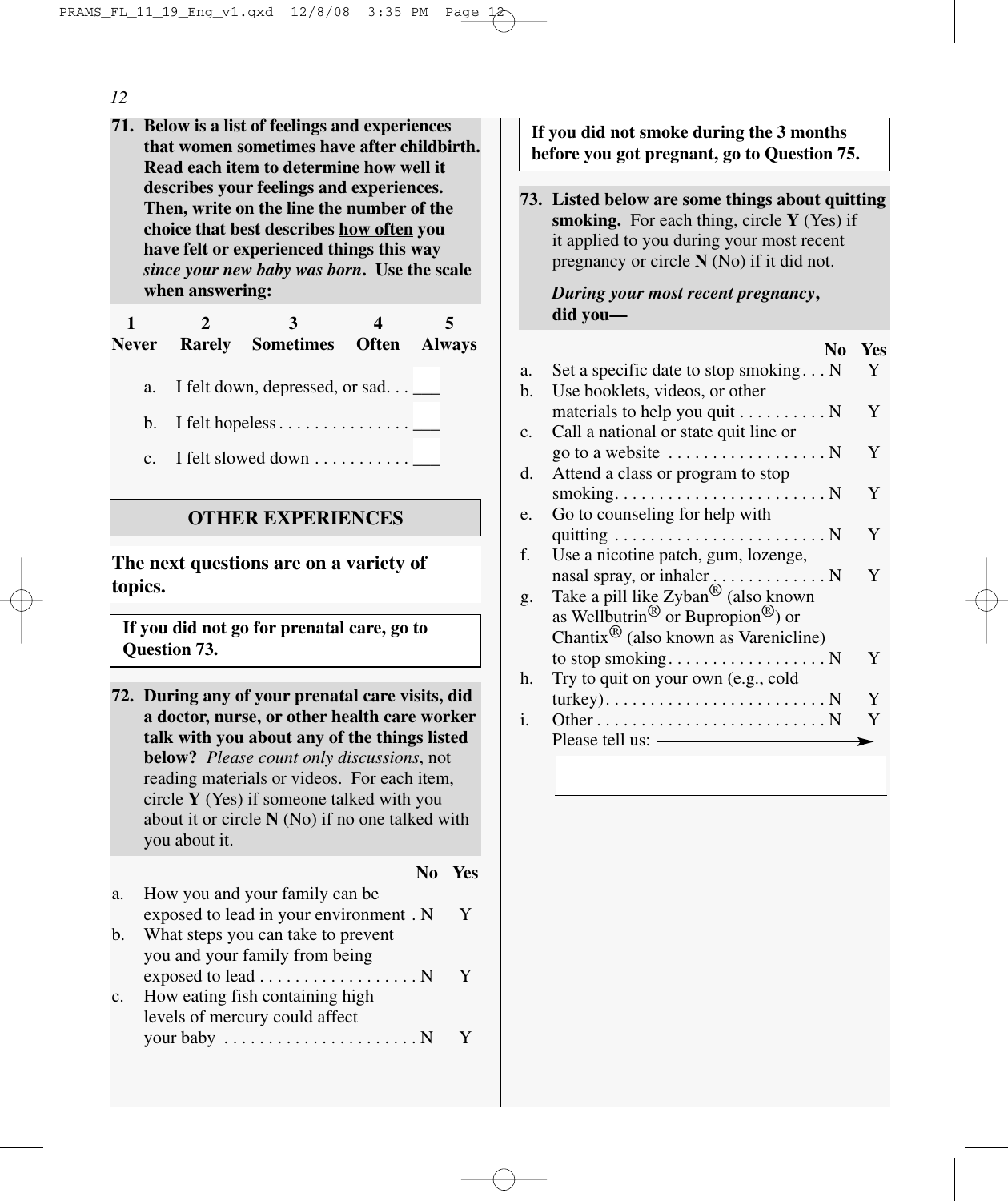**74. Listed below are some things that can make it hard for some people to quit smoking.** For each item, circle **Y** (Yes) if it is something that makes it hard for you or circle **N** (No) if it is not.

|    |                                                  | Yes |
|----|--------------------------------------------------|-----|
| a. | Cost of medicines or products to                 |     |
|    |                                                  | Y   |
| b. | Cost of classes to help with quitting. . N       | Y   |
| c. | Fear of gaining weight $\dots \dots \dots \dots$ | Y   |
| d. | Loss of a way to handle stress $\dots \dots N$   | Y   |
| e. | Other people smoking around you $\dots N$        | Y   |
| f. |                                                  | Y   |
| g. | Lack of support from others to quit $\ldots$ N   | Y   |
| h. | Worsening depression $\dots \dots \dots \dots$   | Y   |
| i. |                                                  | Y   |
| j. | Some other reason. N                             | Y   |
|    | Please tell us:                                  |     |

**If your baby is not alive or not living with you, go to Page 14, Question 80.** 

**75. About how many hours a day, on average, is your new baby in the same room or vehicle with someone who is smoking?**

- $\Box$  Less than 1 hour a day
- $\Box$  My baby is never in the same room or vehicle with someone who is smoking
- **76. How often does your new baby go to sleep with a pacifier?**
	- ❑ Always
	- ❑ Often
	- ❑ Sometimes
	- ❑ Rarely
	- ❑ Never

| N <sub>0</sub><br>Y<br>Visits to your home by a nurse<br>b.<br>or other health care worker N<br>Y<br>Counseling for depression or<br>Y<br>anxiety. $\dots \dots \dots \dots \dots \dots \dots \dots \dots$<br>Listed below are some statements about<br>safety. For each thing, circle Y (Yes) if it<br>applies to you or circle $N(No)$ if it does not.<br>N <sub>0</sub><br>I know how to perform CPR. N<br>Y<br>My home has a working smoke<br>Y<br>$\ldots$ N<br>I always keep materials like cleaning<br>supplies, medicine, and pesticides<br>out of reach from young children N<br>Y<br>My new baby always or almost always<br>rides in a rear-facing infant car seat N<br>Y<br>The Poison Control Center Phone<br>Number (1-800-222-1222) is near a<br>Y<br>My home has a working carbon<br>Y<br>monoxide alarm  N<br>My infant/child is constantly<br>supervised while in or around water<br>Y<br>(bathtub, pool, natural water, etc.) N<br>I always or almost always use a food<br>thermometer when cooking meat<br>or poultry. $\dots \dots \dots \dots \dots \dots \dots \dots$<br>Y<br>I plan for my infant/child to wear a<br>safety helmet when sitting on a<br>rocking or riding toy N<br>Y |    | 77. Since your new baby was born, have you<br>used any of these services? For each one,<br>circle $Y$ (Yes) if you used the service or circle<br>N (No) if you did not use it. |            |
|-------------------------------------------------------------------------------------------------------------------------------------------------------------------------------------------------------------------------------------------------------------------------------------------------------------------------------------------------------------------------------------------------------------------------------------------------------------------------------------------------------------------------------------------------------------------------------------------------------------------------------------------------------------------------------------------------------------------------------------------------------------------------------------------------------------------------------------------------------------------------------------------------------------------------------------------------------------------------------------------------------------------------------------------------------------------------------------------------------------------------------------------------------------------------------------------------------------|----|--------------------------------------------------------------------------------------------------------------------------------------------------------------------------------|------------|
| c.<br>78.<br>a.<br>b.<br>c.<br>d.<br>e.<br>f.<br>g.<br>h.<br>i.                                                                                                                                                                                                                                                                                                                                                                                                                                                                                                                                                                                                                                                                                                                                                                                                                                                                                                                                                                                                                                                                                                                                             | a. |                                                                                                                                                                                | <b>Yes</b> |
|                                                                                                                                                                                                                                                                                                                                                                                                                                                                                                                                                                                                                                                                                                                                                                                                                                                                                                                                                                                                                                                                                                                                                                                                             |    |                                                                                                                                                                                |            |
|                                                                                                                                                                                                                                                                                                                                                                                                                                                                                                                                                                                                                                                                                                                                                                                                                                                                                                                                                                                                                                                                                                                                                                                                             |    |                                                                                                                                                                                |            |
|                                                                                                                                                                                                                                                                                                                                                                                                                                                                                                                                                                                                                                                                                                                                                                                                                                                                                                                                                                                                                                                                                                                                                                                                             |    |                                                                                                                                                                                |            |
|                                                                                                                                                                                                                                                                                                                                                                                                                                                                                                                                                                                                                                                                                                                                                                                                                                                                                                                                                                                                                                                                                                                                                                                                             |    |                                                                                                                                                                                | Yes        |
|                                                                                                                                                                                                                                                                                                                                                                                                                                                                                                                                                                                                                                                                                                                                                                                                                                                                                                                                                                                                                                                                                                                                                                                                             |    |                                                                                                                                                                                |            |
|                                                                                                                                                                                                                                                                                                                                                                                                                                                                                                                                                                                                                                                                                                                                                                                                                                                                                                                                                                                                                                                                                                                                                                                                             |    |                                                                                                                                                                                |            |
|                                                                                                                                                                                                                                                                                                                                                                                                                                                                                                                                                                                                                                                                                                                                                                                                                                                                                                                                                                                                                                                                                                                                                                                                             |    |                                                                                                                                                                                |            |
|                                                                                                                                                                                                                                                                                                                                                                                                                                                                                                                                                                                                                                                                                                                                                                                                                                                                                                                                                                                                                                                                                                                                                                                                             |    |                                                                                                                                                                                |            |
|                                                                                                                                                                                                                                                                                                                                                                                                                                                                                                                                                                                                                                                                                                                                                                                                                                                                                                                                                                                                                                                                                                                                                                                                             |    |                                                                                                                                                                                |            |
|                                                                                                                                                                                                                                                                                                                                                                                                                                                                                                                                                                                                                                                                                                                                                                                                                                                                                                                                                                                                                                                                                                                                                                                                             |    |                                                                                                                                                                                |            |
|                                                                                                                                                                                                                                                                                                                                                                                                                                                                                                                                                                                                                                                                                                                                                                                                                                                                                                                                                                                                                                                                                                                                                                                                             |    |                                                                                                                                                                                |            |
|                                                                                                                                                                                                                                                                                                                                                                                                                                                                                                                                                                                                                                                                                                                                                                                                                                                                                                                                                                                                                                                                                                                                                                                                             |    |                                                                                                                                                                                |            |
|                                                                                                                                                                                                                                                                                                                                                                                                                                                                                                                                                                                                                                                                                                                                                                                                                                                                                                                                                                                                                                                                                                                                                                                                             |    |                                                                                                                                                                                |            |

**Hours**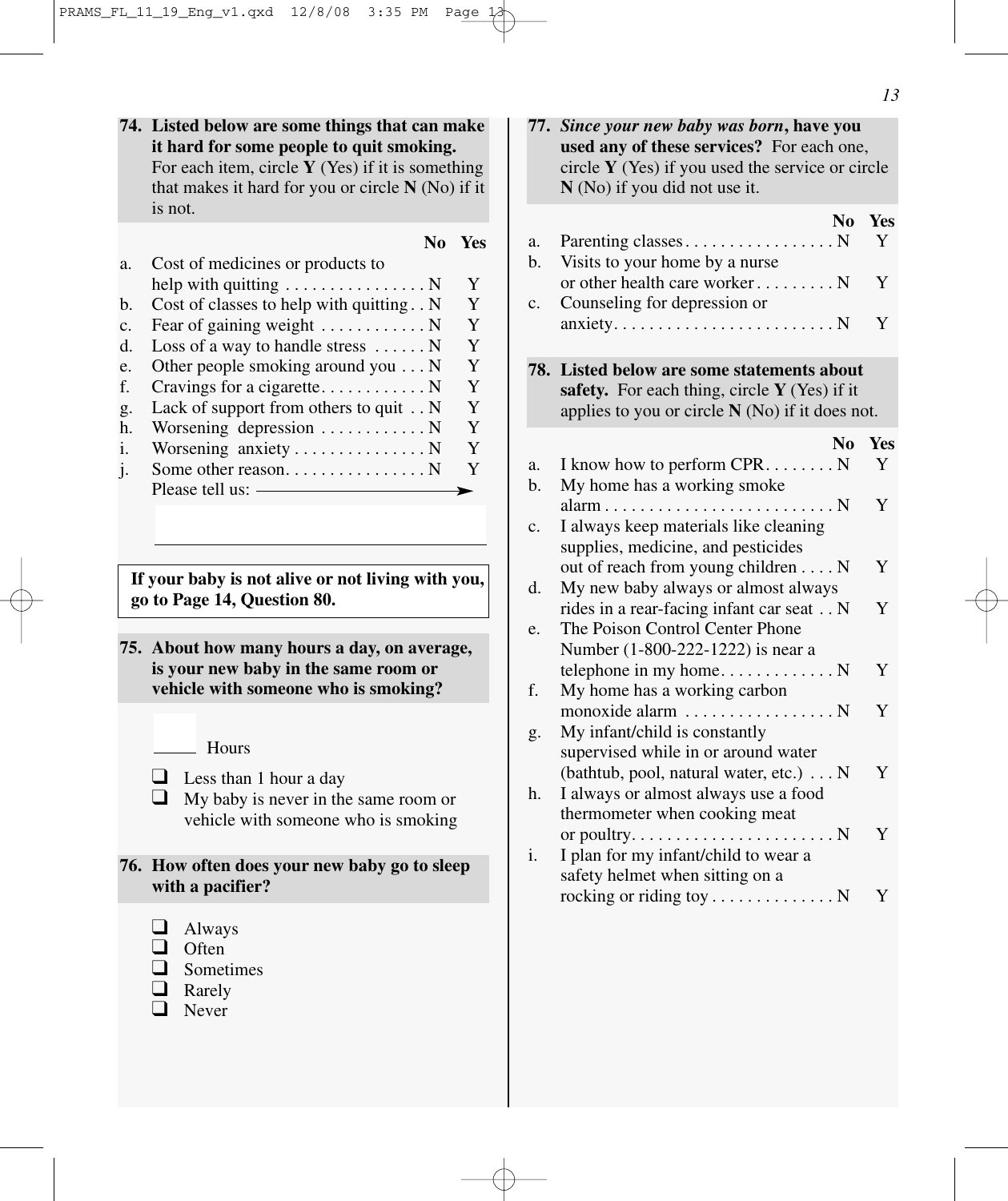**79. Listed below are true statements about water safety and drowning.** For each item, circle **Y** (Yes) if the statement is something you already knew or circle **N** (No) if the statement is not something you already knew.

**No Yes**

| a.  | Drowning is the leading cause of                             |            |
|-----|--------------------------------------------------------------|------------|
|     | death for children ages $1-4$ N                              | Y          |
| b.  | Most of these deaths occur in                                |            |
|     | swimming pools $\dots \dots \dots \dots \dots$               | Y          |
| c.  | Infants and children usually drown                           |            |
|     |                                                              | Y          |
| d.  | A "Water Watcher" should be                                  |            |
|     | designated while children are in or                          |            |
|     | around all types of water N                                  | Y          |
| e.  | Children can also drown in buckets,                          |            |
|     | toilets, bathtubs, or less than two                          |            |
|     |                                                              | Y          |
| f.  | Water buckets should be stored                               |            |
|     | empty and upside down $\dots \dots \dots$                    | Y          |
| g.  | Toilet lids should remain closed                             |            |
|     | and locked when not in use N                                 | Y          |
|     |                                                              |            |
|     |                                                              |            |
|     |                                                              |            |
| 80. | We would like to know more about your                        |            |
|     | knowledge about lead poisoning. For each                     |            |
|     | one, please circle $Y$ (Yes) if it applies to you            |            |
|     | or circle N (No) if you have never heard of<br>this.         |            |
|     |                                                              |            |
|     | N <sub>0</sub>                                               | <b>Yes</b> |
| a.  | Homes built before 1977 should be                            |            |
|     | tested for lead<br>$\ldots$ N                                | Y          |
| b.  | Dust from lead based paint is the                            |            |
|     | leading cause of childhood lead                              |            |
|     | $exposure \dots \dots \dots \dots \dots \dots$<br>$\ldots$ N | Y          |
| c.  | Lead poisoning can harm a child's                            |            |
|     | nervous system and brain when they                           |            |
|     | are still forming<br>$\ldots$ N                              | Y          |
| d.  | Small amounts of lead in the body                            |            |
|     | can make it hard for children to learn,                      |            |
|     | pay attention and succeed in school N                        | Y          |
| e.  | The only way to know if a child has                          |            |
|     | lead poisoning is to ask a health care                       |            |
|     | provider to do a blood lead test N                           | Y          |

**The last questions are about the time during the** *12 months before* **your new baby was born.** 

**81. During the** *12 months before* **your new baby was born, what was your yearly total household income before taxes?** Include your income, your husband's or partner's income, and any other income you may have received. (All information will be kept private and will not affect any services you are now getting.)

|          | Less than \$10,000   |
|----------|----------------------|
| ப        | \$10,000 to \$14,999 |
| ப        | \$15,000 to \$19,999 |
| ப        | \$20,000 to \$24,999 |
| ∣ 1      | \$25,000 to \$34,999 |
| $\sqcup$ | \$35,000 to \$49,999 |
|          | \$50,000 or more     |

**82. During the** *12 months before* **your new baby was born, how many people,** *including yourself***, depended on this income?**

People

**83. What is today's date?**